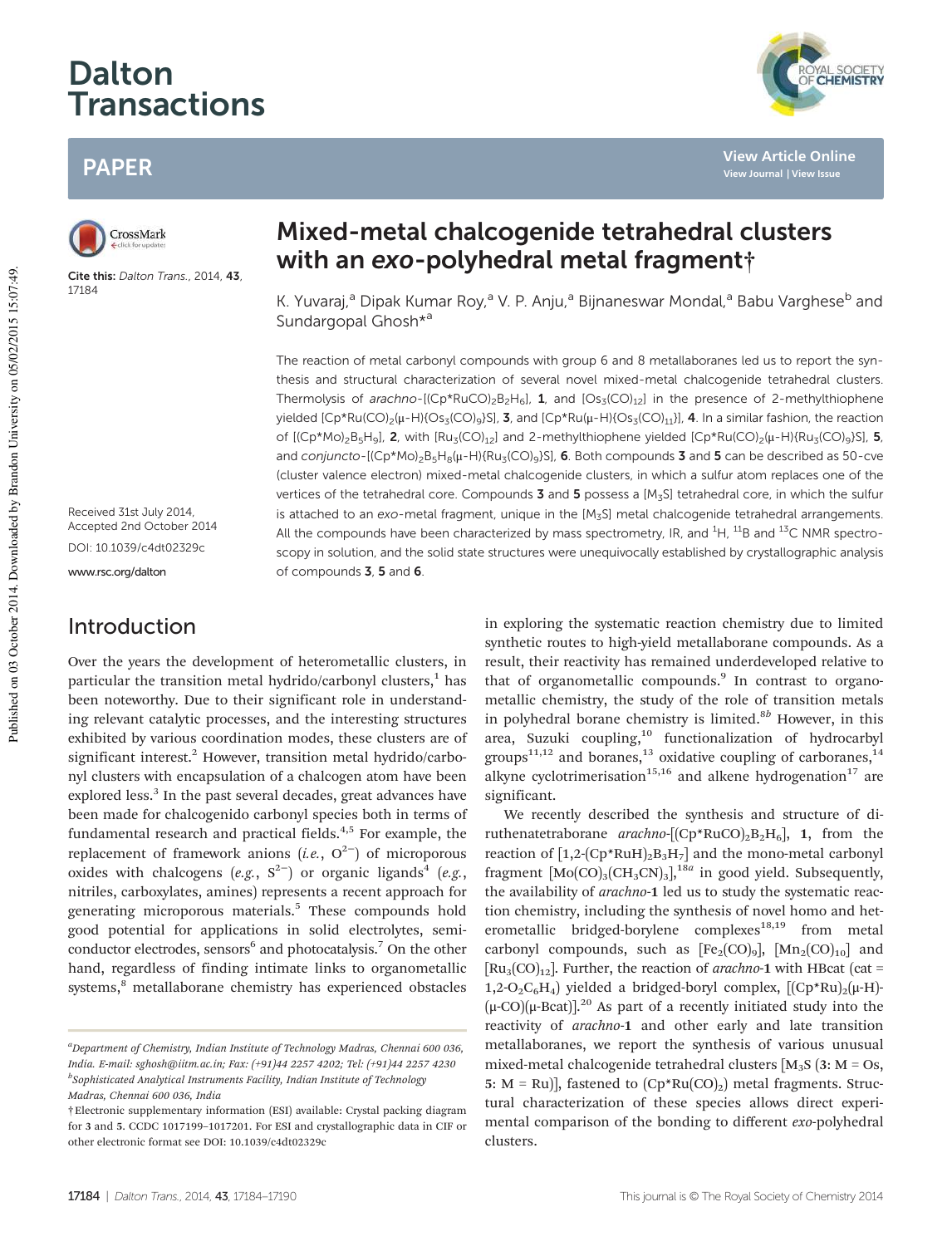

Scheme 1 (a) Synthesis of mixed-metal clusters 3 and 4; (b) synthesis of mixed-metal clusters 5 and 6.

### Results and discussion

### Synthesis and structure of mixed-metal tetrahedral clusters

The development of both electron counting rules<sup>21</sup> and the isolobal principle<sup>22</sup> offered a solid foundation for understanding the interrelationships between the structure and composition of cluster compounds. Keeping in mind the authenticity of the isolobal analogy, we have started with the reaction of *arachno*-1 with  $[Os<sub>3</sub>(CO)<sub>12</sub>]$  in search of osmium bridged-borylene complexes. Although the objective of generating bridgedborylene complexes was not achieved, we have isolated an interesting mixed-metal chalcogenide cluster  $[Cp*Ru(CO)<sub>2</sub>$ - $(\mu-H)\{OS_3(CO)_9\}$ S, 3, and a hybrid tetrahedral cluster  $[CP^*Ru (\mu-H)$ {Os<sub>3</sub>(CO)<sub>11</sub>}], 4 (see ESI† for characterization). $\ddagger$ 

The mass spectrum of compound 3 shows a molecular ion peak at *m*/*z* 1148 along with the envelopes that correspond to the successive loss of eleven CO ligands. The IR spectrum indicates the presence of terminal carbonyl absorption bands at 2048, 2015 and 1990  $\text{cm}^{-1}$ . In addition to the Cp\* protons, the <sup>1</sup>H NMR spectrum reveals one sharp singlet at  $\delta$  = −20.81 ppm which can be assigned as an Os–H–Os bridging hydrogen. In a similar fashion, reaction of molybdaborane  $[(Cp*Mo)_2B_5H_9]$ , 2, with  $\left[\text{Ru}_3(\text{CO})_{12}\right]$ , as described in Scheme 1, led to the formation of a tetrahedral mixed-metal chalcogenide cluster  $[Cp*Ru(CO)<sub>2</sub>(\mu-H)]$ {Ru<sub>3</sub>(CO)<sub>9</sub>}S], 5, along with a *conjuncto*- $\left[\mathrm{(Cp*Mo)}_{2}\mathrm{B}_{5}\mathrm{H}_{8}(\mu\text{-H})\mathrm{\{}Ru}_{3}(\mathrm{CO})_{9}\}\mathrm{S}\right]$  cluster, **6.** The IR spectrum of



Fig. 1 Molecular structure and labeling diagram of compounds 3 (a) and 5 (b). The carbonyl ligands on the M(CO)<sub>3</sub> (M = Os, Ru) fragments are not shown for clarity. Relevant bond lengths (Å) and angles (°): 3 (a) Os1–Os3 2.7666(10), Os1–Os2 2.7733(10), Os2–Os3 2.8968(10), S1–Ru1 2.418(4), S1–Os3 2.374(4); Os1–S1–Os2 71.82(11), Os1–Os3–Os2 58.59 (2), Os1–S1–Ru1 142.66(19), Os2–S1–Ru1 129.91(19); 5 (b) Ru1–Ru2 2.7477(5), Ru2–Ru3 2.8650(5), Ru1–Ru3 2.7434(5), Ru4–S1 2.4122(11), S1–Ru1 2.3418(11); Ru3–Ru1–Ru2 62.896(14), S1–Ru1–Ru3 54.41(3), S1–Ru3–Ru1 54.06(3).

5 features terminal carbonyl absorption bands at 2040, 2008 and 1982 cm−<sup>1</sup> . The molecular structure, shown in Fig. 1, can be seen as a tetrahedral arrangement of one sulfur and three  $M(CO)$ <sub>3</sub> (3: M = Os, 5: M = Ru) moieties which form a triangular plane. Further, the  $exo$ -polyhedral  $Cp*Ru(CO)_2$  units are bound to the sulfur atom of the tetrahedral core. Ignoring the Cp<sup>\*</sup>Ru(CO)<sub>2</sub> *exo*-polyhedral fragment, molecules 3 and 5 have near-perfect  $C_{3v}$  symmetry.

The average Os–Os bond distance of 2.8122 Å in 3 is normal as compared to other tetrahedral clusters, for example,  $[CP*RhOs<sub>3</sub>(CO)<sub>11</sub>]<sup>23*a*</sup> (2.778(2)-2.8297(8) Å), [12S<sub>3</sub>Os<sub>4</sub>(CO)<sub>11</sub>·$  $(\mu$ -H)<sub>4</sub>]<sup>24*c*</sup> (2.821(1)–2.978(1) Å) and [( $\mu$ -H)Os<sub>3</sub>(CO)<sub>11</sub>(OC)<sub>3</sub>-RePh<sub>3</sub>P]<sup>25*b*</sup> (2.793-3.004 Å). Similarly, the average Ru-Ru bond

<sup>‡</sup>The choice of 2-methylthiophene ligand as the sulfur source originated from the fact that when the thermolysis of  $arachno$ - $[(Cp * RuCO)_2B_2H_6]$ , 1 and  $[Os<sub>3</sub>(CO)<sub>12</sub>]$  was carried out in toluene, compound 3 was isolated in moderate yield. Therefore, we checked the purity of the starting materials as well as the solvent (toluene). It was observed that among the common impurities existing in toluene, 2-methylthiophene resides as a major component.<sup>38</sup> Consequently, we performed all the reactions again in the presence of 2-methylthiophene that yielded compounds 3, 5 and 6, albeit in better yields. Note that compound 4 has been identified based on spectroscopic data and combustion analysis. All our attempts to have a suitable X-ray crystallographic data set failed.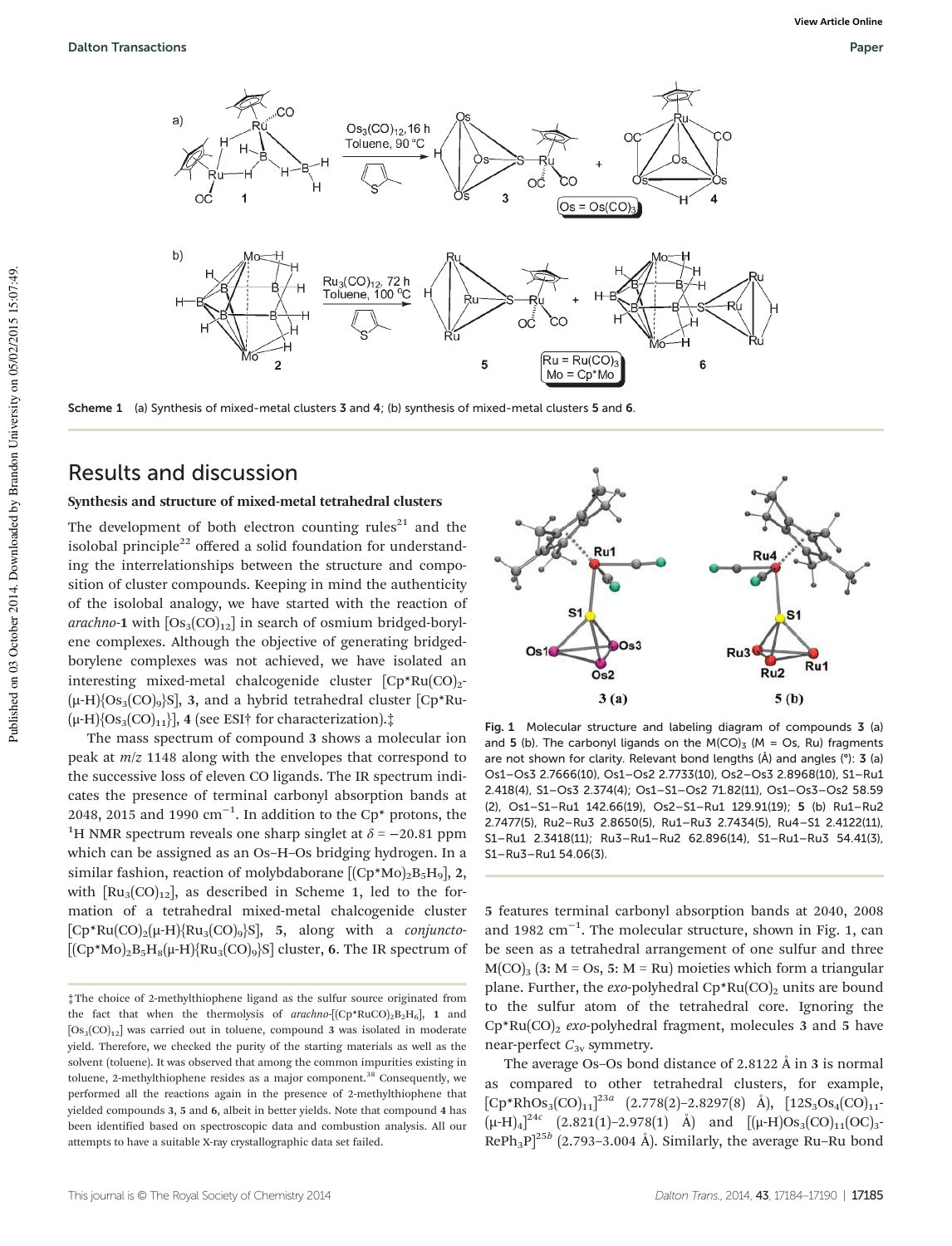Table 1 Structural parameters and spectroscopic data  $(^1H$  NMR and IR) of various metal clusters<sup>a</sup>

| Compound                                                    | Exo-type                                                             | Avg. $d$<br>$[M-M]^{j}$ [Å]             | $d$ [M-exo atom]<br>[Å]       | ${}^{1}H_{(M-H-M)}$ NMR<br>[ppm] | IR (CO) $\nu$ bar<br>$\lceil$ cm <sup>-1</sup> $\rceil$ | Ref.      |
|-------------------------------------------------------------|----------------------------------------------------------------------|-----------------------------------------|-------------------------------|----------------------------------|---------------------------------------------------------|-----------|
| $[Cp*Ru(CO)2(\mu-H)Td1]$ <sup>b</sup>                       | OC<br>$\mu^{\text{CO}}$<br>$\lbrack \text{Td}_1 \rbrack =$<br>$Cp^*$ | 2.647                                   | $2.504 (M-Ru)$                | $-23.03$                         | 2015, 1968                                              | 24a       |
| $[Cp*Ru(CO)_2Td_2]^c$ 3                                     | $\mathcal{S}^{\text{CO}}$<br>$\lbrack \mathsf{Td}_2 \rbrack$         | 2.812                                   | $2.418(M-S)$                  | $-18.34$                         | 2080, 1929                                              | This work |
| $[Cp*Ru(CO)2Td3]$ <sup>d</sup> 5                            | $C_{\nu}$<br>$\lbrack \text{Td}_3 \rbrack$                           | 2.786                                   | $2.412(M-S)$                  | $-18.60$                         | 2040, 1982                                              | This work |
| $[({\rm Cp*Mo})_2B_5H_8Td_4]^e$ 6                           | $Td_4$ $\rightarrow$<br>$Q = [(Cp*Mo)_2B_5H_8]$                      | 2.789                                   |                               | $-18.5$                          | 2018, 1985                                              | This work |
| $[Ph_3PTd_5]^f$                                             | $ \mathsf{Td}_5$                                                     | 2.733 $(M = Mo)$<br>$2.717(M = W)$      | $2.208 (M-P)$<br>$2.219(M-P)$ |                                  | 2040, 1986 (Mo)<br>$2041, 1983$ (W)                     | 24b       |
| $[12S_3Td_6]^g$                                             | $ \mathsf{Td}_6 $                                                    | 2.927                                   | $2.419(M-S)$                  | $-18.83, -20.47$                 | 2097, 1956                                              | 24c       |
| $[Cp_2(\mu - k^1 : k^1, \eta^6 - PMes*) (CO)_{9-n} Td_7]^h$ | $ Td_7 $                                                             | 3.039 ( $M = W$ )<br>2.732 ( $M = Fe$ ) | $2.284 (M-P)$<br>$2.087(M-P)$ |                                  | 2031, 1949 $(M = W)$<br>2020, 1941 $(M = )$             | 25a       |
| $[Ph_3PM_B]^i$                                              | $M_{\rm B}$                                                          | 2.955                                   | $2.386(M-P)$                  | $-12.14$                         | 2070, 1969                                              | 25b       |

*a* [Td] = Tetrahedral moiety. [M<sub>B</sub>] = Butterfly moiety. *b* Td<sub>1</sub> = [{RuFe<sub>3</sub>(CO)<sub>9</sub>}]. *<sup>c</sup>* Td<sub>2</sub> = [(µ<sub>3</sub>-S)Os<sub>3</sub>(CO)<sub>9</sub>H]. *<sup><i>d*</sup> Td<sub>3</sub> = [(µ<sub>3</sub>-S)Ru<sub>3</sub>(CO)<sub>9</sub>H]. *<sup><i>e*</sup> Td<sub>4</sub> = [(µ<sub>3</sub>-S)  $Ru_3(CO)_9H$ ].  ${}^fTd_5 = [M(\eta^5 \cdot \text{MeCOC}_5H_4)FeCo(\mu_3 \cdot S)(CO)_7]$  (M = Mo, W).  ${}^gTd_6 = [OS_4(CO)_{11}(\mu \cdot H)_4]$ .  ${}^hTd_7 = [Mo_2M_2(\mu_3 \cdot S)]$  (M = W,  $n = 0$ ; M = Fe,  $n = -2$ );  $(Cp = \eta^5 - C_5H_5$ ; Mes\* = 2,4,6-C<sub>6</sub>H<sub>2</sub><sup>t</sup>Bu<sub>3</sub>). <sup>*i*</sup> M<sub>B</sub> = [(μ-H)Os<sub>3</sub>(CO)<sub>11</sub>(OC)<sub>3</sub>Re]. <sup>*J*</sup> Avg. M–M distance of the tetrahedral core.

distances of 5 are also comparable with  $[(\mu_3-S)Ru_3(CO)_8(CSN-$ MePh)] (2.7452(11)-2.882(2) Å).<sup>23b</sup> A range of tetrahedral metal clusters with the *exo*-fragment are listed in Table 1, and their structural parameters and chemical shift values are compared. The average Ru–S bond distance  $(2.3477 \text{ Å})$  for 5 is similar as related to the analogous tetrahedral cluster,  $(\mu_3$ -S)CoMoRu-(CO)8[(η 5 -C4H4)C(O)O-CH2(OH)CH3] (2.322(15) Å).24*<sup>d</sup>* All the terminal carbonyl groups are almost linear, with M–C–O angles ranging from 176° to 179°. The spatial arrangements of the Cp\* and CO ligands around the *exo*-metal centre are similar for both compounds 3 and 5, and the dihedral angle between the Cp\* plane and the mean plane of osmium (3) or ruthenium (5) are 132.9° and 133.3° respectively. If we examine the bond distances of the  $M<sub>3</sub>$  core of both compounds 3 and 5, it is revealed that one of the M–M bonds is longer than the others (for 3: Ru2–Ru3 (2.8649(5)); for 5: Os2–Os3 (2.8968(10))). This indicates that the hydride ligand is bridged between the longer M–M bond.

The structure of any stable molecule or molecular ion is strongly related to its number of valence electrons,  $2^{1,22}$  and thus, one can comment that to a particular structure relates a given valence electron count<sup>21</sup> and *vice versa*. Housecraft *et al.*, has shown that an  $exo-\{Cp*Ru(CO)_2\}$  of boride cluster  $[H_2Ru_5(CO)_{13}Cp*BH_2]$  contributes one electron towards the Ru<sub>4</sub>B core.<sup>26*b*</sup> Considering the same fact that the  ${Cp*Ru(CO)_2}$ moiety is a one-electron fragment,<sup>26a</sup> the exo-units {Cp\*Ru- $(CO)_{2}$  for 3 and 5 donate one electron to the tetrahedral core to achieve 50 cluster valence electrons. Both clusters 3 and 5 possess six skeletal electron pairs and can be classified as the *nido* geometry based on a *closo*-trigonal bipyramidal arrangement.

Pairs of molecules in both compounds 3 and 5 are related through two types of short contacts: (i) C–H⋯O interactions and (ii) O⋯O short interactions of the carbonyl oxygen. In the case of 3, two C–H⋯O interactions, (a) C7–H7B⋯O3 (symm:  $\frac{1}{2}$  + *x*,  $\frac{1}{2}$  – *y*,  $\frac{1}{2}$  + *z*) and (b) C10–H10C…O4 (symm:  $\frac{1}{2}$  + *x*,  $\frac{1}{2}$  – *y*,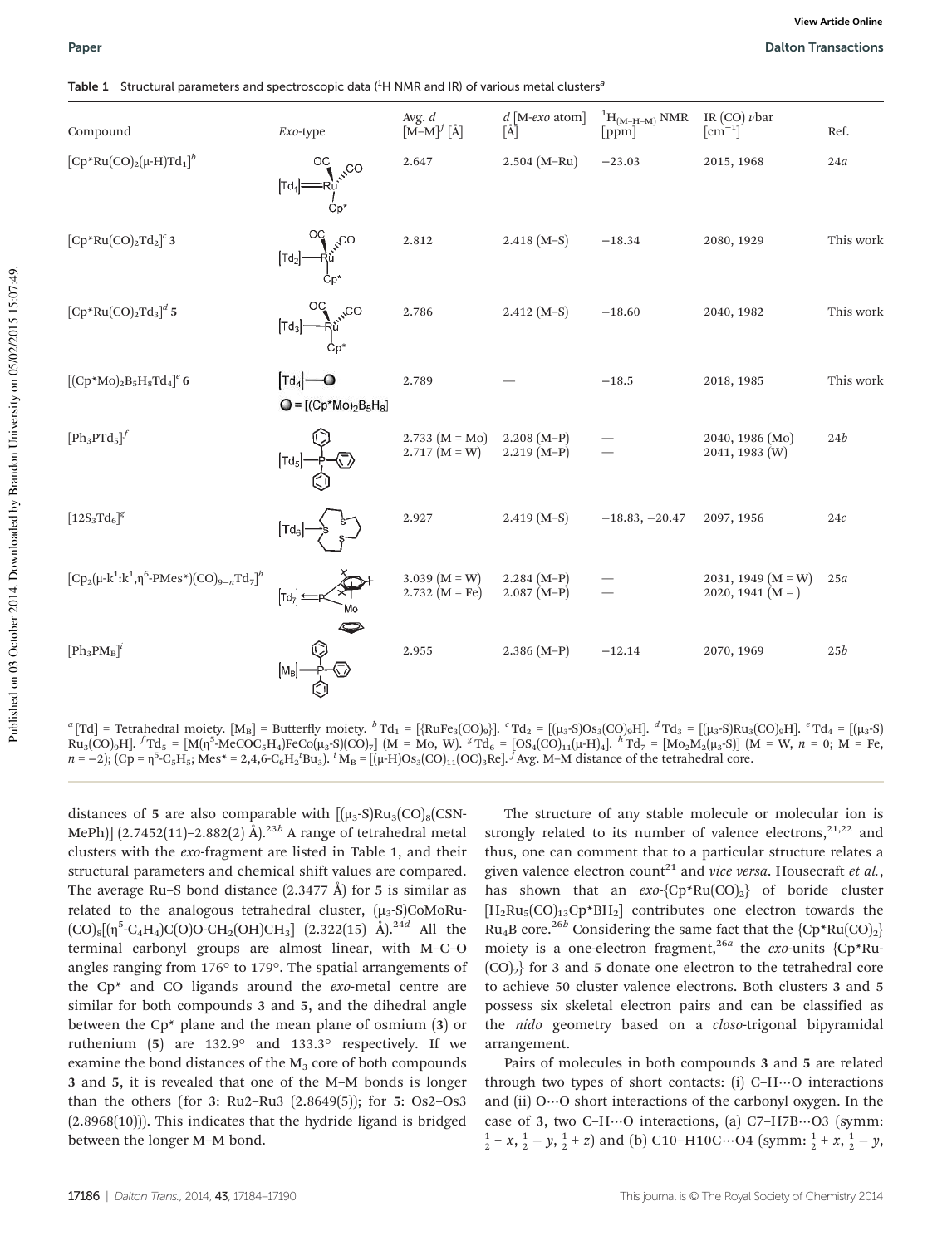$\frac{1}{2}$  + *z*) with lengths and angles of 2.41 Å, 145.99° and 2.43 Å, 137.43° respectively, form a 1D chain parallel to the *ac* diagonal (Fig. S1a†). The O⋯O interaction is between the carbonyl oxygen atoms O9 and O10 (symm:  $1 - x$ ,  $-y$ ,  $1 - z$ ). The distance between the atoms is 2.899 Å, which is 0.14 Å shorter than the sum of the oxygen van der Waals radii (3.04 Å). On the other hand, for compound 5, two prominent C–H⋯O interactions, (a) C17–H17C⋯O5 (2.555 Å, 142.75°: symm: *x* − 1, *y*, *z*) and (b) C18–H18B⋯O7 (2.681 Å, 172.74°: symm: *x*, *y*, *z* − 1), make the 2D network parallel to the *ac* plane. Molecules in these layers are bound to their inversion (layer) through van der Waal and O⋯O short interactions through the carbonyl oxygens, and these bi-layers thus formed are only weakly linked among themselves (Fig. S1b†).

In order to investigate the redox properties of these mixedmetal chalcogenide clusters, the electrochemistry of compounds 3 and 5 was examined using cyclic voltammetry (CV) and differential pulse voltammetry (DPV). The cyclic voltammetry was carried out using a sample solution containing  $10^{-4}$ M  $[n-Bu_4NPF_6]$  in CH<sub>3</sub>CN as a supporting electrolyte, and a standard three-electrode system (glassy carbon working electrode, platinum wire counter electrode and SCE as the reference electrode) was employed for the measurements. The results of the voltammetric experiments are summarized in Fig. 2. Both compounds 3 and 5 exhibit similar types of irreversible anodic peaks (*E*p<sup>a</sup> ), except they differ in the shifting of the signals. The highest peak for 5 at 1.31 V was shifted to 1.57 V for 3, which may correspond to one electron oxidation process for the Ru-centre as evident by the lack of a return wave. This irreversible behavior has similarly been observed for compound  $[Cp^*{}_2Feku(C_8H_8)]^{27}$  which decomposes upon electrochemical oxidation, meaning it is electrochemically inactive.



Fig. 2 Cyclic voltammograms and differential pulse voltammograms (inset) for 3 and 5 in CH<sub>3</sub>CN containing  $10^{-4}$  M [n-Bu<sub>4</sub>NPF<sub>6</sub>]. The cyclic voltammograms and the differential pulse voltammograms were scanned from 0 to 2 V at a scan rate of 0.10 V s $^{-1}$ .



Fig. 3 Molecular structure and labeling diagram of 6. The terminal CO ligands on the Ru atom have been omitted for clarity. Selected bond lengths (Å) and angles (°): B3–B4 1.720(18), Ru1–S1 2.344(3), Mo1– B4 2.195(12), S1–B1 1.914(11); B3–Mo2–Mo1 50.0(3), S1–Ru3–Ru1 53.97(7), B1–S1–Ru1 141.4(4), Ru3–Ru1–Ru2 63.26(4).

Compound 6 was isolated in modest yield. The  $^{11}$ B NMR spectrum displays five resonances of equal intensity at  $\delta$  = 73.4, 65.2, 56.1, 33.7 and 29.2 ppm. The  ${}^{1}$ H NMR spectrum confirms the presence of a single resonance for two equivalents of Cp<sup>\*</sup> protons at  $\delta$  = 2.05 ppm. The IR spectrum shows intense bands at 2018 and 1985  $cm^{-1}$ , characteristic of terminal carbonyl groups, and a band at 2403  $cm^{-1}$  due to B-H<sub>t</sub> stretches. In agreement with the spectroscopic data, the solidstate structure, as shown in Fig. 3, reveals that compound 6 holds the  $[Mo_2B_5]$  core with an *exo*-moiety  $\{Ru_3S\}$  attached to one of the boron atoms (B1). The two fragments are united through a direct 2-centre B-S σ bond.

Generally, the cluster compounds can be composed into a larger entity through two different modes; either *via* (i) 2c–2e or 3c-2e bonds<sup>28-30</sup> (*conjuncto-clusters*) or (ii) *via* sharing vertices between individual units (fused clusters). $31-33$  Cluster 6 may be considered as a fused cluster, composed of a bicapped trigonal bipyramidal and a tetrahedral cage, linked by a 2c–2e boron–sulfur bond. Thus, 6 can be considered as a *conjuncto* cluster. The B–S bond distance in  $6(1.914(11)$  Å) is comparable to  $[(Cp*C<sub>0</sub>)<sub>2</sub>B<sub>4</sub>H<sub>5</sub>SFe<sub>3</sub>(CO)<sub>9</sub>]$  (1.901(7) Å), whereas it is on the long side if compared with the B–S distances in  $[({\rm Cp*Mo})_2B_5H_8(SPh)]^{34a}$  (1.887(4) Å) and in  $[({\rm Cp*Mo})_2(\mu_3-S)$  $(\mu$ -η<sup>1</sup>-SPh)<sub>2</sub>(H<sub>2</sub>BSPh)]<sup>34*b*</sup> (1.874(5) Å). The average Mo-Mo (2.825 Å), Mo–B (2.252 Å) and B–B (1.718 Å) distances in 6 are similar to those observed in 2. This suggests that the formation of the *exo*-polyhedral boron–sulfur linkage did not perturb the cluster bonding pattern significantly.

### Conclusions

With the goal of obtaining hybrid bridged-borylene compounds, we intended to carry out the cluster growth reaction of *arachno*-1 and 2 with  $[Os<sub>3</sub>(CO)<sub>12</sub>]$  and  $[Ru<sub>3</sub>(CO)<sub>12</sub>]$ . However, the reaction yielded, serendipitously, unusual tetrahedral chalcogenide clusters anchored to the *exo*-polyhedral Cp\*Ru(CO)<sub>2</sub>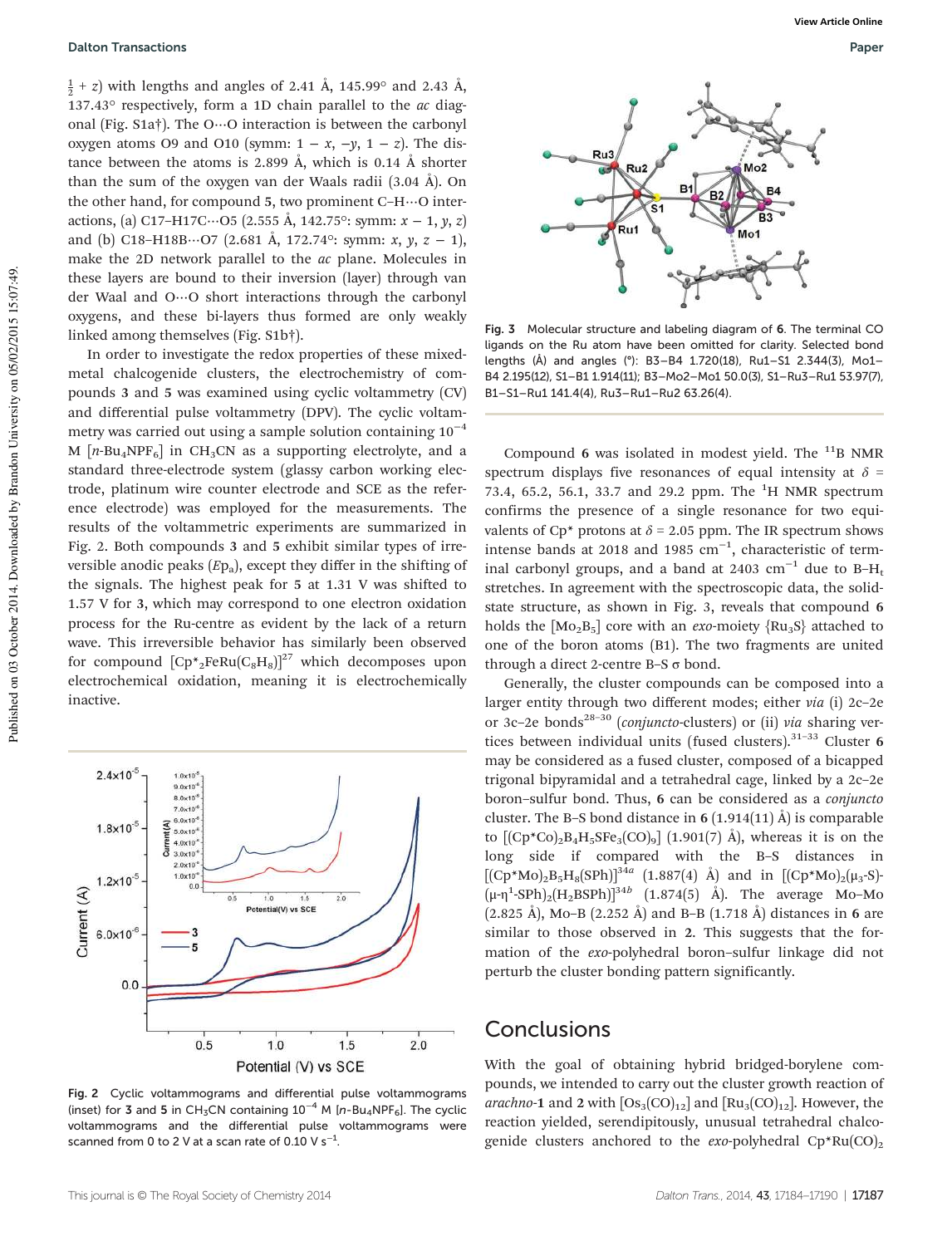moiety. Based on the structural parameters of the compound  $[(Cp*Mo)_2B_5H_8(\mu-H)\{Ru_3(CO)_9\}S]$ , it is evident that the *exo*-fragment does not disturb the core geometry of  $[(Cp*Mo)_2B_5H_9]$ . Although many parallels exist between the metal carbonyl and boron hydride or metallaborane clusters, examples of mixedmetal tetrahedral chalcogenide clusters with an *exo*-polyhedral metal fragment attached to the chalcogen are rare. In most cases the discovery of new compounds is serendipitous; however, the synthesis of new materials has been recognized as the essential building block in advancing new chemistry, and we expect that the unanticipated method will continue to yield interesting compounds with novel geometries.

### Experimental section

#### General procedures and instrumentation

All syntheses were carried out under an argon atmosphere with standard Schlenk and glove box techniques. Solvents were dried by common methods and distilled under  $N_2$  before use. Compounds *arachno*-1<sup>18*a*</sup> and 2<sup>35</sup> were prepared according to literature methods, while other chemicals were obtained commercially and used as received. The external reference for the <sup>11</sup>B NMR,  $[Bu_4N(B_3H_8)]$ , was synthesized by the literature method.<sup>36</sup> Thin layer chromatography was carried out on 250 mm dia aluminum supported silica gel TLC plates (MERCK TLC Plates). NMR spectra were recorded on a 400 and 500 MHz Bruker FT-NMR spectrometer. Residual solvent protons were used as the reference  $(\delta$ , ppm,  $[D_6]$ -benzene, 7.16), while a sealed tube containing  $[Bu_4N(B_3H_8)]$  in  $[D_6]$ benzene ( $\delta_B$ , ppm, -30.07) was used as an external reference for the  $^{11}$ B NMR. Infrared spectra were recorded on a Nicolet iS10 spectrometer. The mass spectra were recorded on a Bruker MicroTOF-II mass spectrometer. The CV measurements were performed on a CH Potentiostat model CHI630D.

Synthesis of 3 and 4. In a flame-dried Schlenk tube, compound *arachno*-1 (0.24 g, 0.43 mmol) was added.  $[Os<sub>3</sub>(CO)<sub>12</sub>]$ (0.391 g, 0.43 mmol) was added to this, and the resulting mixture was dissolved in toluene and thermolysed in the presence of an excess of 2-methylthiophene for 16 h at 90 °C. The volatile components were removed under vacuum and the remaining residue was extracted into hexane and passed through Celite. After removal of the solvent, the residue was subjected to a chromatographic work up using silica gel TLC plates. Elution with a hexane–CH<sub>2</sub>Cl<sub>2</sub> (90:10 v/v) mixture yielded yellow 3 (0.02 g, 4%) and orange 4 † (0.16 g, 32%).

3: MS (MALDI):  $m/z$  1148  $[M]^+$ ; isotope envelope  $C_{21}H_{16}O_{11}O_{83}RuS$ : requires 1148;  $m/z$  840  $[M + H - 11CO]$ <sup>+</sup>; isotope envelope  $C_{10}H_{16}Os_3RuS$ : requires 840. <sup>1</sup>H NMR (22 °C, 400 MHz,  $[D_6]$ -benzene):  $\delta$  = 1.84 (s, 15H, 1Cp<sup>\*</sup>), -20.81 (s, 1H, Os–H–Os). <sup>13</sup>C NMR (22 °C, 100 MHz,  $[D_6]$ -benzene):  $\delta$  = 198.7, 195.1 (CO), 98.8 (C<sub>5</sub>Me<sub>5</sub>), 10.1 (C<sub>5</sub>Me<sub>5</sub>). IR *v*bar/cm<sup>−1</sup>: 2048, 2015, 1990 (CO).

**Synthesis of 5 and 6.** Compound  $2(0.25 \text{ g}, 0.475 \text{ mmol})$  was added to a flame-dried Schlenk tube. To this  $\left[\text{Ru}_3(\text{CO})_{12}\right]$ (0.30 g, 0.475 mmol) was added, and the mixture was dissolved

in toluene and thermolyzed for 72 h at 100 °C in the presence of an excess of 2-methylthiophene. The volatile components were removed under vacuum and the remaining residue was extracted into hexane and passed through Celite. After removal of the solvent, the residue was subjected to a chromatographic work up using silica gel TLC plates. Elution with a hexane–  $CH_2Cl_2$  (70 : 30 v/v) mixture yielded yellow 5 (0.075 g, 18%) and orange 6 (0.20 g, 36%).

5: <sup>1</sup>H NMR (22 °C, 400 MHz,  $[D_6]$ -benzene):  $\delta$  = 1.89 (s, 15H, 1Cp<sup>\*</sup>),  $-18.60$  (s, 1H, Ru–H–Ru). <sup>13</sup>C NMR (22 °C, 100 MHz,  $[D_6]$ -benzene):  $\delta$  = 188.3, 183.1 (*C*O), 98.2 (*C*<sub>5</sub>Me<sub>5</sub>), 10.7 (C5*Me*5). IR νbar/cm−<sup>1</sup> : 2040, 2008, 1982 (CO). Elemental analysis (%) calcd for C<sub>21</sub>H<sub>16</sub>O<sub>11</sub>SRu<sub>4</sub>: C, 28.64; H, 1.83. Found: C, 29.69; H, 1.99.

6: MS (MALDI):  $m/z$  1113  $[M + H]^+$ ; isotope envelope  $C_{29}H_{39}B_5O_9SMo_2Ru_3$ : requires 1113. <sup>11</sup>B NMR (22 °C, 128 MHz,  $[D_6]$ -benzene):  $\delta$  = 73.4 (br, 1B), 65.2 (br, 1B), 56.1 (br, 1B), 33.7 (br, 1B), 29.2 (br, 1B). <sup>1</sup>H NMR (22 °C, 400 MHz, [D<sub>6</sub>]-benzene):  $\delta$  = 7.81 (B-H<sub>t</sub>), 2.05 (s, 30H, 2Cp<sup>\*</sup>), -4.9 (br, 2H, Mo–H–B), −6.8 (br, 2H, Mo–H–B), −18.5 (s, 1H, Ru–H–Ru). <sup>13</sup>C NMR (22 °C, 100 MHz,  $[D_6]$ -benzene):  $\delta$  = 188.3, 183.1 (CO), 97.0 (C<sub>5</sub>Me<sub>5</sub>), 12.6 (C<sub>5</sub>Me<sub>5</sub>). IR *v*bar/cm<sup>-1</sup>: 2403  $(B-H<sub>t</sub>)$ , 2018, 1985 (CO). Elemental analysis  $(\%)$  calcd for C<sub>29</sub>H<sub>39</sub>B<sub>5</sub>O<sub>9</sub>SMo<sub>2</sub>Ru<sub>3</sub>: C, 31.28; H, 3.53. Found: C, 32.51; H, 3.42.

#### X-ray structure determination

The crystal data for compounds 3 and 6 were collected and integrated using a Bruker Axs kappa apex2 CCD diffractometer, with graphite monochromated Mo-K $\alpha$  ( $\lambda$  = 0.71073 Å) radiation at 296 K. Crystal data for 5 was collected and integrated using an Oxford Diffraction Super Nova CCD system equipped with graphite-monochromated Cu K $\alpha$  radiation ( $\lambda$  = 1.5418 Å) at 296 K. The structures were solved by heavy atom methods using SHELXS-97 or SIR92 and refined using SHELXL-97.<sup>37</sup> The crystals suitable for X-ray diffraction studies were grown by cooling a concentrated hexane solution of 3, 5 and 6 to −10 °C.

Crystal data for 3: CCDC 1017199, C<sub>21</sub>H<sub>16</sub>O<sub>11</sub>Os<sub>3</sub>RuS, M<sub>r</sub> = 1148.06, monoclinic, space group  $P2_1/n$ ,  $a = 8.6735(3)$  Å,  $b =$ 28.0865(9) Å,  $c = 11.7927(4)$  Å,  $\beta = 102.006(2)$ °,  $V = 2809.96(16)$  $\AA^3$ , *Z* = 4,  $\rho_{\text{calcd}}$  = 2.713 g cm<sup>-3</sup>,  $\mu$  = 14.175 mm<sup>-1</sup>, *F*(000) = 2072,  $R_1 = 0.0465$ ,  $wR_2 = 0.1094$ , 4124 independent reflections  $[2\theta \le 47.14^{\circ}]$  and 334 parameters.

Crystal data for 5: CCDC 1017200,  $C_{21}H_{16}O_{11}Ru_4S$ ,  $M_r$  = 880.68, monoclinic, space group  $P2_1/n$ ,  $a = 8.7820(2)$  Å,  $b =$ 28.1031(5) Å,  $c = 11.6956(2)$  Å,  $\beta = 101.670(2)$ °,  $V = 2826.82(9)$  $\AA^3$ , *Z* = 4,  $\rho_{\text{calcd}}$  = 2.069 g cm<sup>-3</sup>,  $\mu$  = 18.142 mm<sup>-1</sup>, *F*(000) = 1688,  $R_1 = 0.0318$ ,  $wR_2 = 0.0832$ , 5519 independent reflections  $\left[\theta \leq 72.40^{\circ}\right]$  and 339 parameters.

Crystal data for 6: CCDC 1017201,  $C_{29}H_{38}B_5Mo_2O_9Ru_3S$ ,  $M_r$  = 1111.79, monoclinic, space group  $C_2/c$ ,  $a = 25.7689(9)$  Å,  $b = 25.0277(9)$  Å,  $c = 14.7792(5)$  Å,  $\beta = 122.069(2)$ °,  $V = 8077.3(5)$  $\AA^3$ , *Z* = 8,  $\rho_{\text{calcd}}$  = 1.829 g cm<sup>-3</sup>,  $\mu$  = 1.796 mm<sup>-1</sup>, *F*(000) = 4328,  $R_1 = 0.0284$ , w $R_2 = 0.0555$ , 4232 independent reflections  $[2\theta \leq$ 41.68°] and 674 parameters.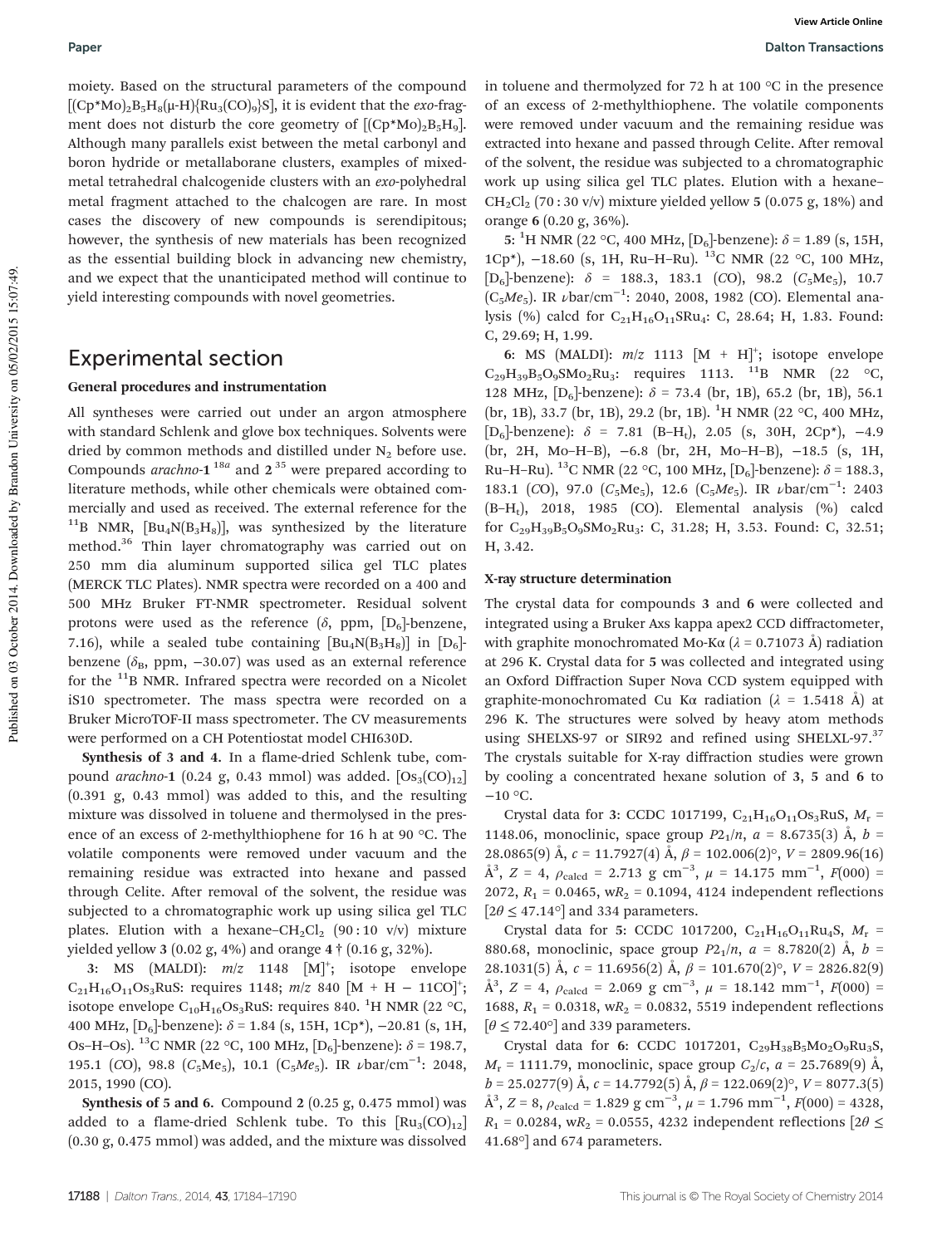# Acknowledgements

Generous support of the Department of Science and Technology, DST (Project no. SR/S1/IC-13/2011), New Delhi, India, and Institute Research and Development Award Fellowship, Indian Institute of Technology Madras are gratefully acknowledged. KY and DKR thank CSIR, India for the research fellowship.

## Notes and references

- 1 (*a*) H. D. Kaesz and R. B. Saillant, *Chem. Rev.*, 1972, 72, 231; (*b*) W. L. Gladfelter and K. J. Roesselet, in *The Chemistry of Metal Cluster Complexes*, ed. D. F. Shriver, H. D. Kaesz and R. D. Adams, VCH, New York, 1990, ch. 7; (*c*) *Metal Clusters in Chemistry*, ed. P. Braunstein, L. A. Oro and P. R. Raithby, Wiley-VCH, Weinheim, 1999.
- 2 (*a*) R. Bau, R. G. Teller, S. W. Kirtley and T. F. Koetzle, *Acc. Chem. Res.*, 1979, 12, 176; (*b*) R. G. Teller and R. Bau, *Struct. Bonding*, 1981, 44, 1; (*c*) R. E. Bachman, K. H. Whitmire and J. van Hal, *Organometallics*, 1995, 14, 1792.
- 3 (*a*) A. Winter, L. Zsolnai and G. Huttner, *J. Organomet. Chem.*, 1982, 234, 337; (*b*) R. D. Adams, T. S. Barnard and J. E. Cortopassi, *Organometallics*, 1995, 14, 2232; (*c*) M. R. Churchill, J. C. Fettinger and K. H. Whitmire, *J. Organomet. Chem.*, 1985, 284, 13.
- 4 (*a*) R. D. Adams, *Polyhedron*, 1985, 4, 2003; (*b*) W. A. Herrmann, *Angew. Chem., Int. Ed. Engl.*, 1986, 25, 56; (*c*) P. Mathur, M. M. Hossain, P. B. Hitchcock and J. F. Nixon, *Organometallics*, 1995, 14, 3101.
- 5 (*a*) B. C. Gates, *Chem. Rev.*, 1995, 95, 511; (*b*) K. M. Choi and K. J. Shea, *J. Am. Chem. Soc.*, 1994, 116, 9052; (*c*) L. N. Lewis, *Chem. Rev.*, 1993, 93, 2693; (*d*) B. Frange and J. D. Kennedy, *Main Group Met. Chem.*, 1996, 19, 175.
- 6 (*a*) F. C. J. M. ven Veggel, W. Verboom and D. N. Reinhoudt, *Chem. Rev.*, 1994, 94, 279; (*b*) H. Plenio and D. Burth, *Organometallics*, 1996, 15, 1151.
- 7 (*a*) B. D. Yuhas, A. L. Smeigh, A. P. Douvalis, M. R. Wasielewski and M. G. Kanatzidis, *J. Am. Chem. Soc.*, 2012, 134, 10353; (*b*) D. Saha, S. Mahapatra, T. N. G. Row and G. Madras, *Ind. Eng. Chem. Res.*, 2009, 48, 7489.
- 8 (*a*) *The Borane, Carborane, Carbocation Continuum*, ed. J. Casanova, Wiley, New York, 1998; (*b*) T. P. Fehlner, *Inorganometallic Chemistry*, Plenum, New York, 1992.
- 9 (*a*) M. A. Fox, in *Comprehensive Organometallic Chemistry III*, ed. R. H. Crabtree and D. M. P. Mingos, Elsevier, Oxford, UK, 2007, vol. 3, pp. 49–112; (*b*) J. D. Kennedy, *Prog. Inorg. Chem.*, 1984, 32, 519; (*c*) J. D. Kennedy, *Prog. Inorg. Chem.*, 1986, 34, 211; (*d*) N. S. Hosmane and J. A. Maguire, in *Comprehensive Organometallic Chemistry III*, ed. R. H. Crabtree and D. M. P. Mingos, Elsevier, Oxford, UK, 2007, vol. 3, pp. 175–264.
- 10 A. Suzuki, *Organoboranes in Organic Syntheses*, Hokkaido Univ., Sapporo, 2004.
- 11 H. Chen, S. Schlecht, T. C. Semple and J. F. Hartwig, *Science*, 2000, 287, 1995.
- 12 Z. Duan, M. J. Hampden-Smith and A. P. Sylwester, *Chem. Mater.*, 1992, 4, 1146.
- 13 (*a*) N. N. Greenwood, *Coord. Chem. Rev.*, 2002, 226, 61; (*b*) L. G. Sneddon, M. J. Pender, K. M. Forsthoefel, U. Kusari and X. J. Wei, *J. Eur. Ceram. Soc.*, 2005, 25, 91.
- 14 (*a*) R. N. Grimes, in *Current Topics in the Chemistry of Boron*, ed. G. W. Kabalka, Royal Society of Chemistry, Cambridge, UK, 1994, p. 269; (*b*) R. N. Grimes, *Carboranes*, Academic Press, New York, 2nd edn, 2011; (*c*) *Boron Science: New Technologies and Applications*, ed. N. S. Hosmane, CRC Press, Boca Raton, FL, 2011, p. 878.
- 15 (*a*) K. Geetharani, S. Tussupbayev, J. Borowka, M. C. Holthausen and S. Ghosh, *Chem.* – *Eur. J.*, 2012, 18, 8482; (*b*) V. P. Anju, D. K. Roy, R. S. Anju and S. Ghosh, *J. Organomet. Chem.*, 2013, 733, 79.
- 16 (*a*) V. P. Anju, S. K. Barik, B. Mondal, V. Ramkumar and S. Ghosh, *ChemPlusChem*, 2014, 79, 546; (*b*) X. Lei, M. Shang and T. P. Fehlner, *J. Am. Chem. Soc.*, 1999, 121, 1275.
- 17 (*a*) A. Alvarez, R. Macias, M. J. Fabra, F. J. Lahoz and L. A. Oro, *J. Am. Chem. Soc.*, 2008, 130, 2148; (*b*) J. Bould, C. Cunchillos, F. J. Lahoz, L. A. Oro, J. D. Kennedy and R. Macias, *Inorg. Chem.*, 2010, 49, 7353.
- 18 (*a*) K. Geetharani, S. K. Bose, B. Varghese and S. Ghosh, *Chem.* – *Eur. J.*, 2010, 16, 11357; (*b*) K. Geetharani, S. K. Bose, S. Sahoo, B. Varghese, S. M. Mobin and S. Ghosh, *Inorg. Chem.*, 2011, 50, 5824.
- 19 K. Yuvaraj, D. K. Roy, K. Geetharani, B. Mondal, V. P. Anju, P. Shankhari, V. Ramkumar and S. Ghosh, *Organometallics*, 2013, 32, 2705.
- 20 R. S. Anju, D. K. Roy, K. Geetharani, B. Mondal, B. Varghese and S. Ghosh, *Dalton Trans.*, 2013, 42, 12828.
- 21 (*a*) B. K. Teo, G. Longoni and F. R. K. Chung, *Inorg. Chem.*, 1984, 23, 1257; (*b*) D. M. P. Mingos, *Acc. Chem. Res.*, 1984, 17, 311; (*c*) D. G. Evans and D. M. P. Mingos, *Organometallics*, 1983, 2, 435.
- 22 (*a*) R. Hoffmann, *Angew. Chem., Int. Ed. Engl.*, 1982, 21, 711; (*b*) R. G. Woolley, *Inorg. Chem.*, 1985, 24, 3525; (*c*) T. P. Fehlner, *J. Organomet. Chem.*, 2009, 694, 1671.
- 23 (*a*) S. Y.-H. Hung and H.-T. Wong, *J. Organomet. Chem.*, 1999, 580, 48; (*b*) T. M. Rasanen, S. Jaaskelainen and T. A. Pakkanen, *J. Organomet. Chem.*, 1998, 554, 129.
- 24 (*a*) K. Geetharani, S. K. Bose and S. Ghosh, *Organometallics*, 2011, 30, 191; (*b*) L.-C. Song, Y.-B. Dong, Q.-M. Hu, W.-Q. Gao, D.-S. Guo, P.-C. Liu, X.-Y. Huang and J. Sun, *Organometallics*, 1999, 18, 2168; (*c*) R. D. Adams and S. B. Falloon, *Organometallics*, 1995, 14, 4594; (*d*) Q.-Y. Zhao, W.-Q. Zhang, Y.-H. Zhang, B. Hu, Y.-Q. Yin and C.-G. Xia, *Organometallics*, 2004, 23, 817.
- 25 (*a*) B. Alvarez, M. A. Alvarez, I. Amor, M. E. García and M. A. Ruiz, *Inorg. Chem.*, 2011, 50, 10561; (*b*) W. Wang, F. W. B. Einstein and R. K. Pomeroy, *Organometallics*, 1993, 12, 3079.
- 26 (*a*) R. Hoffmann, *Science*, 1981, 211, 995; (*b*) J. R. Galsworthy, C. E. Housecroft and A. L. Rheingold, *Organometallics*, 1993, 12, 4167.
- 27 (*a*) J. M. Manriquez, M. D. Ward, W. M. Reiff, J. C. Calabrese, N. L. Jones, P. J. Carroll, E. E. Bunel and